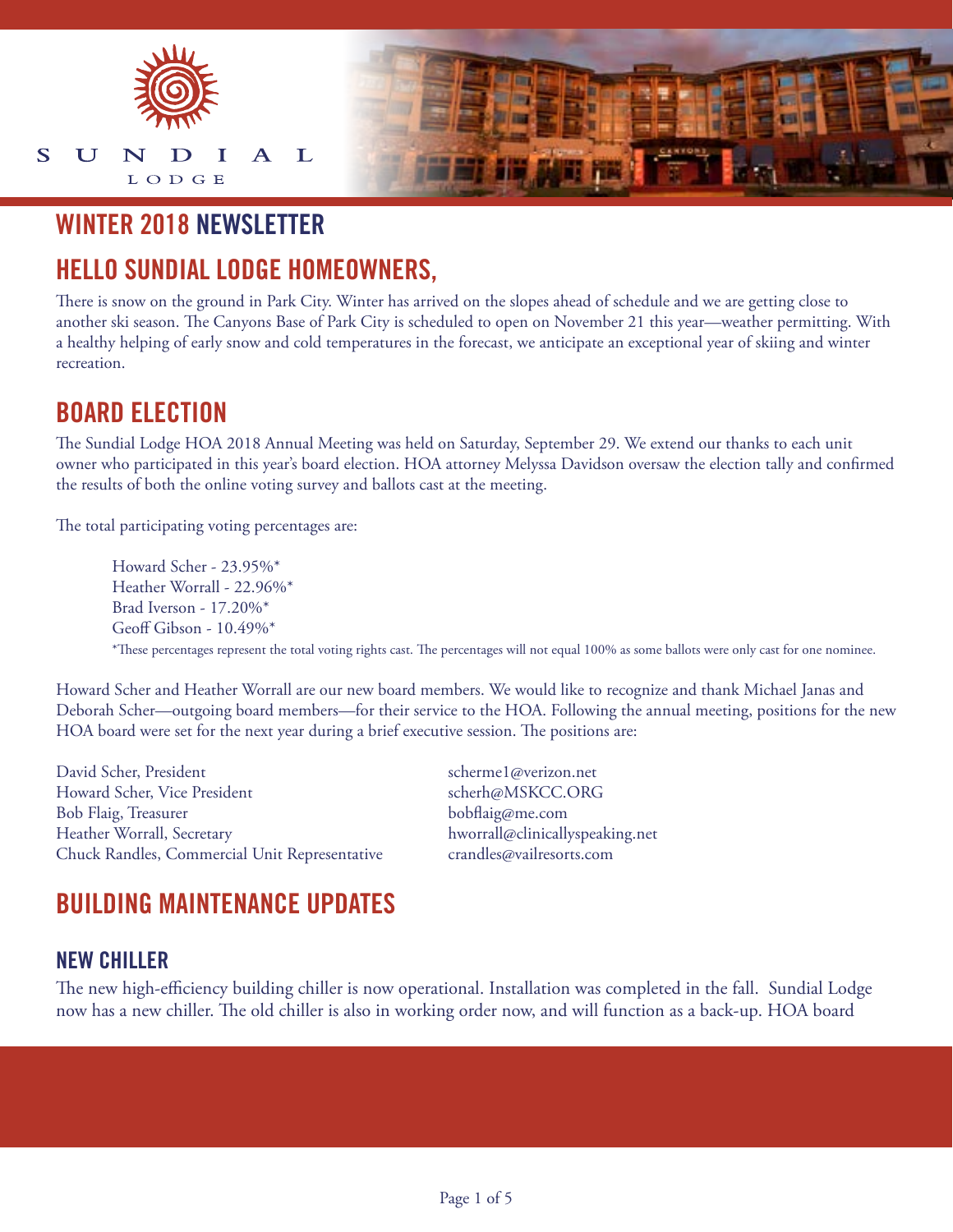members and owners that attended the board meeting on September 28 received a tour of the building's mechanical spaces, highlighting the new chiller. HOA Maintenance Manager Dave Guyer takes great pride in meticulously caring for the new equipment and keeping those spaces in great shape.





New Trane Chiller



Old Pressure Relief Valve (PRV) that has rusted out over the years and leaked badly. New PRV with drainpipe



Dave Guyer's immaculate mechanical room!



#### **BUILDING PAINTING**

As part of the second phase of the exterior building painting project, the side that faces the forum area is currently under the brush, and will be completed by the end of October. The refreshed siding and deck railings revitalize the building's striking facade.

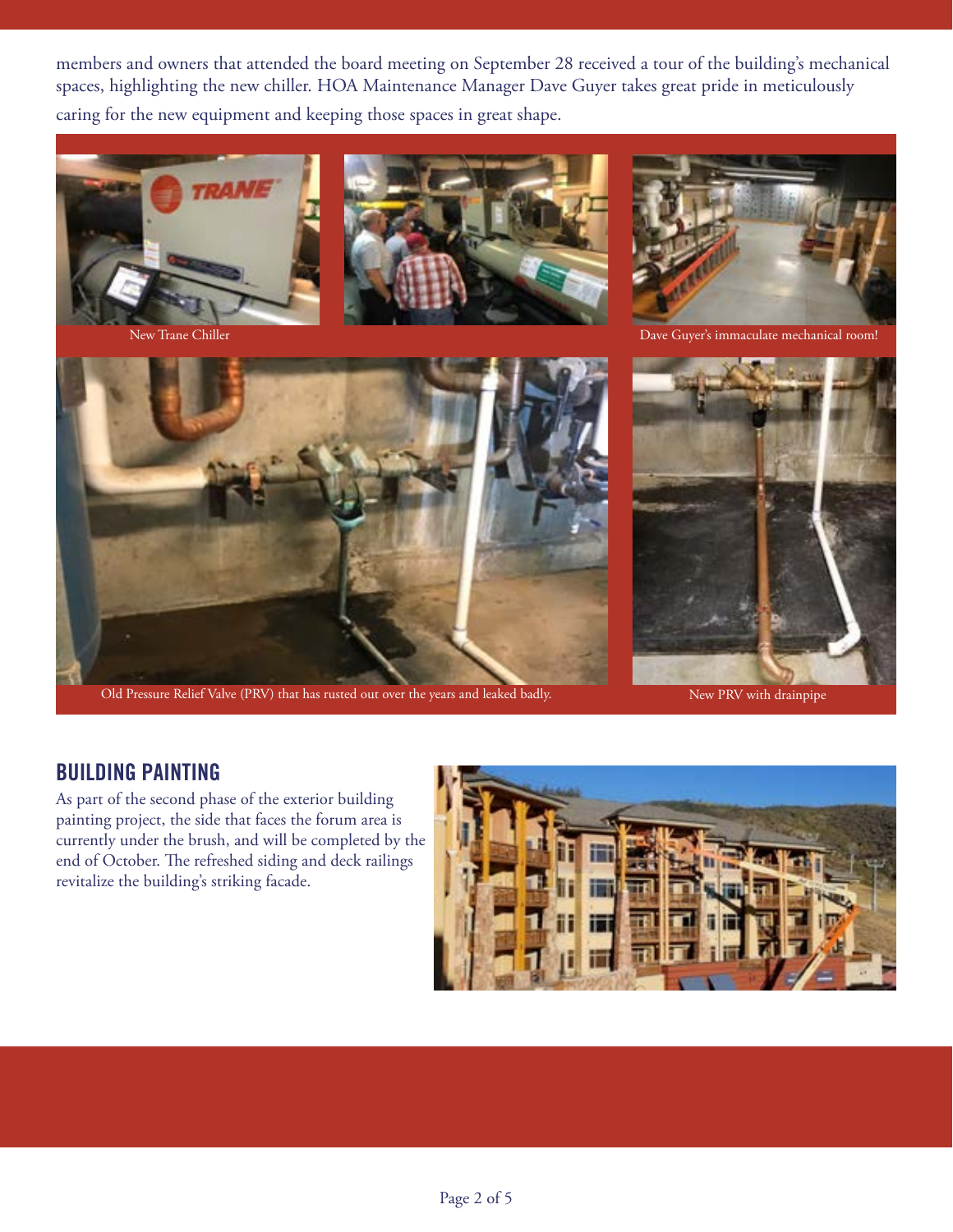## **LED POOL LIGHTING**

The main level pool has new LED lighting that reduces the power consumption from 2,000 watts to 400 watts and reduces the ongoing maintenance expense related to bulb replacement.

## **BUILDING FIRE INSPECTION**

The local fire district completed a full review of the buildings and all extant safety systems. The HOA received a clean bill of health and a round of kudos for on-site the procedures in place as part of our emergency response action plan.

## **SWALLOW NEST**

The on-site HOA maintenance team knocked down the nests from the building soffits. Areas in which nests were located—and the windows nearby—will be cleaned by the end of October. Dave Guyer is researching options to deter the swallows from nesting and will have a plan in place with estimated costs for the January HOA meeting.

### **FALL LANDSCAPE WORK**

Trees have been pruned this fall and mulch has been refreshed around the buildings.



## **NEW CARPET**

The carpet in the hallway in the garage areas have been replaced as the final step in the recent common area remodeling project, and it looks sharp!

## **GARAGE CLEANING AND NEW STRIPING**

The entire garage will be professionally washed prior to ski season with pressure-washing equipment. New parking stall striping will be painted.

## **POOL MECHANICAL ROOM**

The ground level pool mechanical room is undergoing a significant electrical upgrade to improve grounding and safety for the equipment used to service the pool and hot tub.

# **FUTURE SUNDIAL HOA MEETINGS MONDAY, JANUARY 7TH AT 2PM MST FRIDAY, MARCH 8TH AT 2PM MST**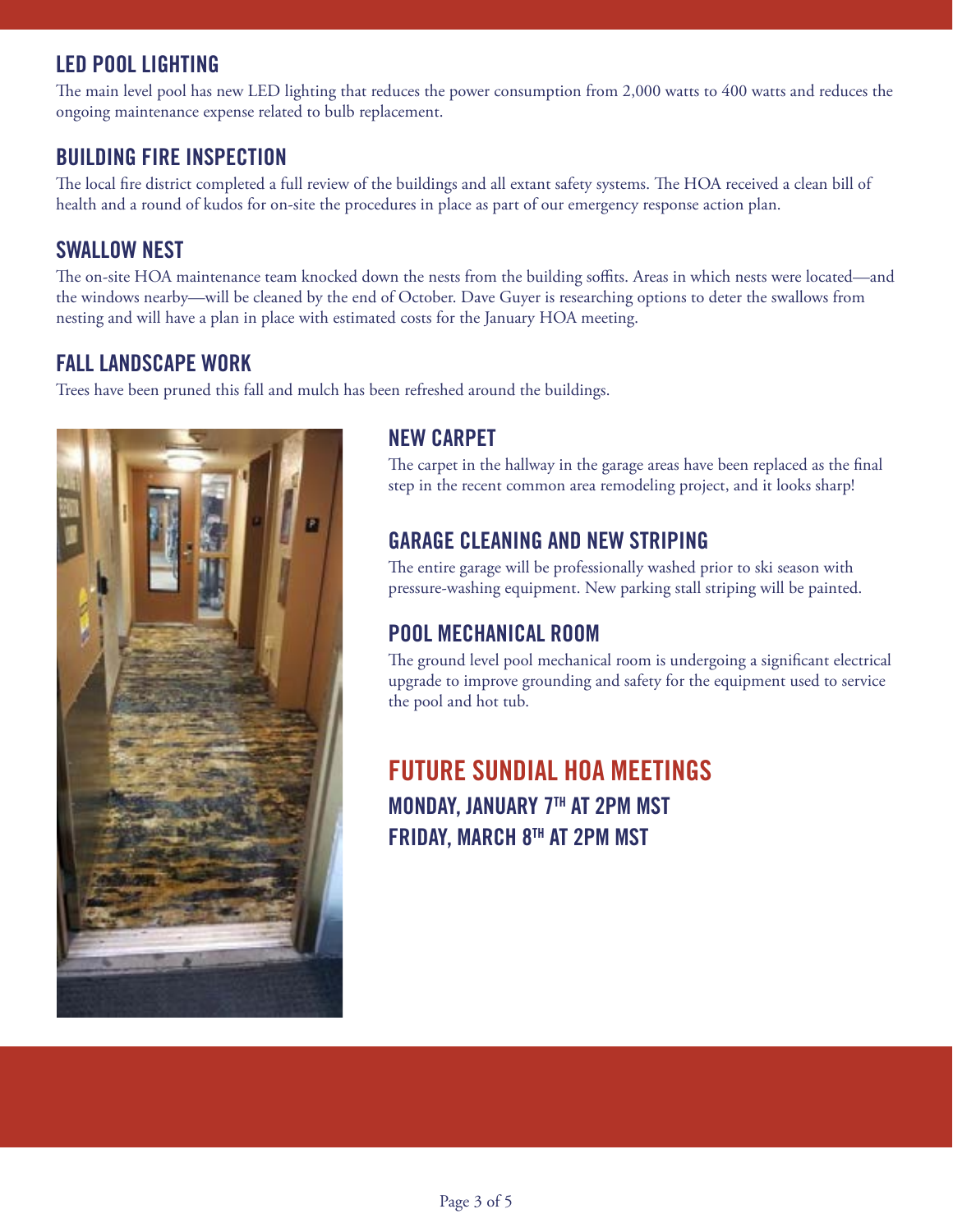## **HOA MANAGEMENT AGREEMENT**

**Our HOA management contract with All Seasons Resort Lodging terminates in May of 2019. The Sundial HOA board will ensure that we receive a full selection of competitive bids from potential management companies, including both Vail and All Seasons Resort Lodging. Vail has already approached us to request consideration as one of the bidders. Our Vail board member—Chuck Randles—will recuse himself from his role during the process.**

**We have asked our legal counsel, Melyssa Davidson, to both prepare a compelling request for proposal and help us evaluate the results. We will include several association members outside the board to assist in evaluating the proposals. We intend to make a decision sometime in the first quarter.**

**Please feel free to reach out to any member of the board if you have any questions or concerns. Sundial Lodge's best interests are always our first priority.**

### **HOA MANAGEMENT TEAM**

Jim Simmons, HOA Manager Jsimmons@asrlodging.com Gina Covino, HOA Administrator gcovino@asrlodging.com David Guyer, Director of Maintenance dguyer@asrlodging.com Mike Howe, HOA Controller mhowe@asrlodging.com Nathalie Belzunce, Onsite HOA Desk Manager nbelzunce@asrlodging.com

Important Phone Numbers: Onsite HOA Desk – (435) 200-8700 Gina Covino – (435) 200-8117 HOA accounting – (435) 645-9626

## **HOA PORTAL**

Did you know that you can pay your dues online on the HOA Portal provided by All Seasons Resort Lodging? You can also make service requests, update your contact information, review dues billing and resources for Sundial Lodge HOA by logging on your secure account at the following link.

 HOA Portal Link: sundialHOA.com

Questions? Need assistance? Contact Jim Simmons – jsimmons@asrlodging.com or (435)575.0420